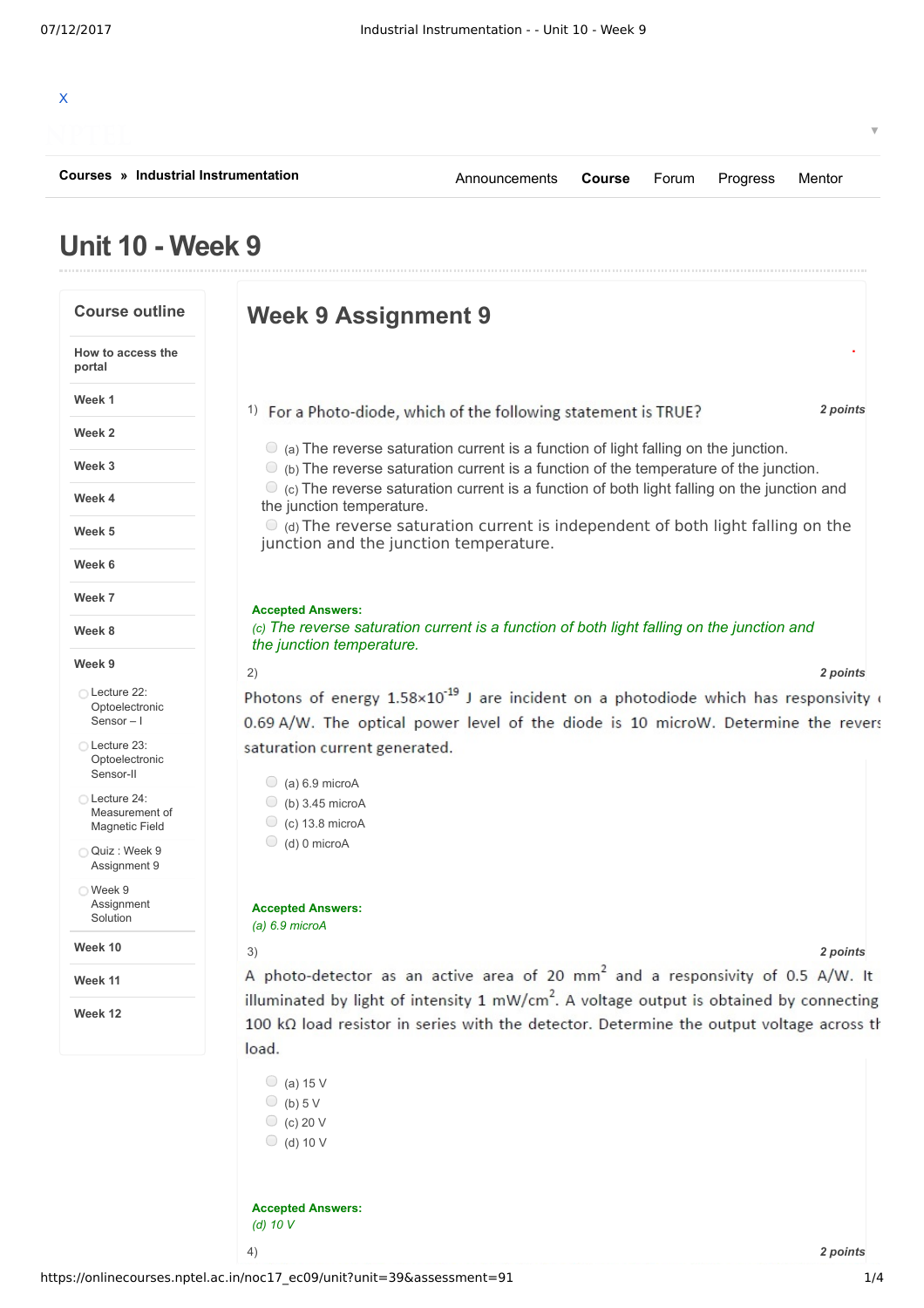## 07/12/2017 Industrial Instrumentation - - Unit 10 - Week 9

Find the current developed in a photodiode with a quantum efficiency of 75 %. The phot diode is illuminated with a light of wavelength 1300 nm and radiant power 70 microWatt (Plank's constant h =  $6.62 \times 10^{-34}$  Joule-second, charge on electron e =  $1.602 \times 10^{-19}$  C, velocit of light  $c = 3 \times 10^8$  m/s)



6) *2 points*

For the fibre optic based displacement sensor as shown in Fig. 1, the output light intensit does not depend on-



Fig. 1 Fibre Optic based displacement sensor

 $\circ$  (a) Numerical aperture of both the fibres.

 $\circ$  (b) Length L of the fibres.

(c) Distance d.

 $\bigcirc$  (d) Reflectivity of the mirror.

## **Accepted Answers:**

*(b) Length L of the fibres.*

7) *2 points*

The refractive indices of glass and water are 1.5 and 1.35 respectively. If the glass immersed in water, its relative refractive index will be-

 $\bigcirc$  (a) 1.111  $\bigcirc$  (b) 2.222  $\circ$  (c) 1.8  $\bigcirc$  (d) 1.5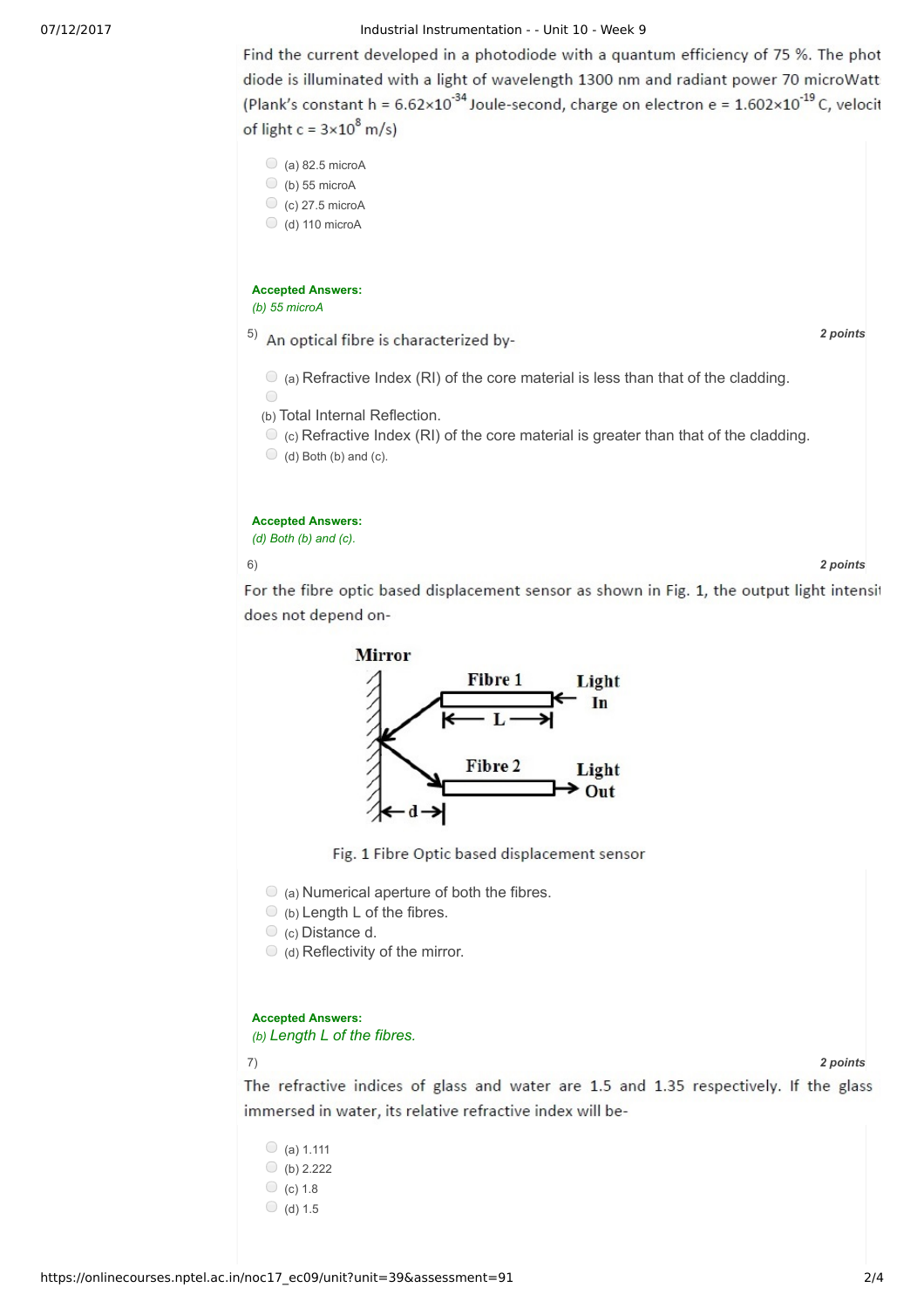07/12/2017 Industrial Instrumentation - - Unit 10 - Week 9

**Accepted Answers:** *(a) 1.111*

8) *2 points*

Relative permittivity  $(\mathcal{E}_r)$  of an optical medium is 2.8. The refractive Index of the medium is-

```
\bigcirc (a) 0.7
\circ (b) 1.4
\circ (c) 1.67
```
 $\bigcirc$  (d) Can not be determined from the given data.

**Accepted Answers:** *(c) 1.67*

9) *2 points*

The numerical aperture of a step index fibre in air (i.e., R.I. = 1) is 0.39. The fibre i immersed in liquid of R.I. 1.255. The angle of acceptance (AA) is closest to-

|                          | (a) 15 deg     |  |  |  |  |
|--------------------------|----------------|--|--|--|--|
|                          | (b) 9.05 deg   |  |  |  |  |
|                          | $(c)$ 36.2 deg |  |  |  |  |
|                          | (d) 18.10 deg  |  |  |  |  |
|                          |                |  |  |  |  |
|                          |                |  |  |  |  |
| <b>Accepted Answers:</b> |                |  |  |  |  |

*(d) 18.10 deg*

10) *2 points*

What is the loss in an optical fibre, when an optical signal after traversing a distance o 500 m in the fibre, has lost 70 % of its input power?

| (a) 10.45 dB/km<br>O<br>O<br>(b) 20.90 dB/km<br>O<br>(c) 5.23 dB/km<br>(d) None of these. |     |
|-------------------------------------------------------------------------------------------|-----|
| <b>Accepted Answers:</b><br>(a) 10.45 dB/km                                               |     |
| <b>Previous Page</b>                                                                      | End |